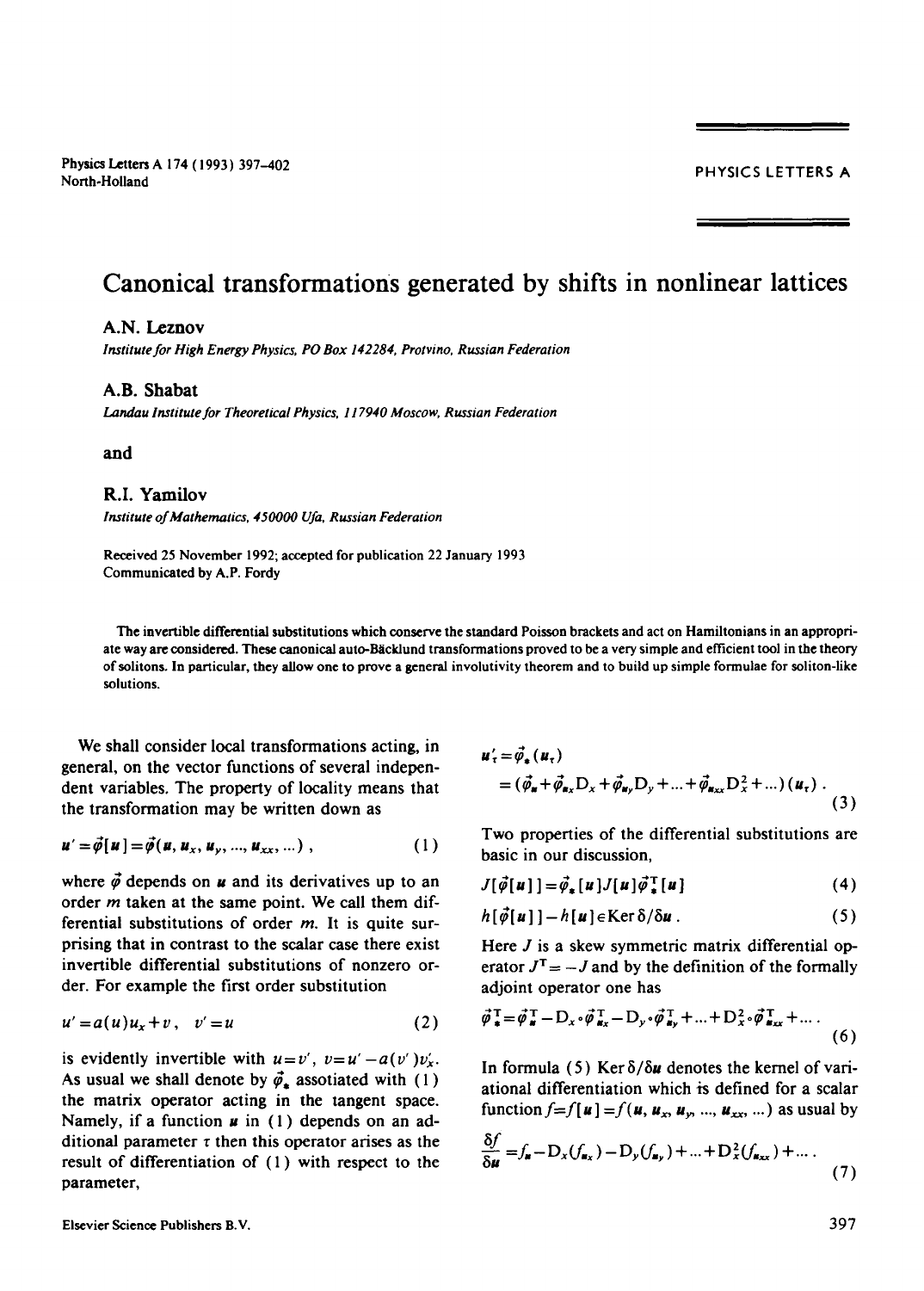Properties  $(4)$  and  $(5)$  of transformation  $(1)$  in the sequel will provide, respectively, the invariance of the Poisson bracket related to the matrix operator J and the invariance of the Hamiltonian system associated with  $h[\boldsymbol{\mu}]$  (see eqs. (22), (19) below).

At the beginning we consider just how much information can in fact be extracted from the invariance condition (4). We shall now suppose that  $u=$  $(u, v)^T$  and we will discuss the two standard symplectic structures related to

$$
J_0 = \begin{pmatrix} 0 & -1 \\ 0 & 0 \end{pmatrix}, \quad J_1 = \begin{pmatrix} 0 & 1 \\ 1 & 0 \end{pmatrix} D_x. \tag{8}
$$

One can prove the following

*Proposition* 1. The invertible differential substitution of order one satisfies the invariance condition (4) with  $J=J_1$  iff it can be reduced to

$$
u' = a(u)u_x + \alpha v, \quad v' = \alpha^{-1}u + \beta, \quad \alpha, \beta \in \mathbb{C}
$$

either by transposition  $u \leftrightarrow v$  or by  $u' \leftrightarrow v'$  or by both together.

The next example shows what a transformation can do if condition (4) is violated.

*Example* i. Let us consider the first order substitution

$$
u' = \frac{v_x}{u_x}, \quad v' = -v + uu' = -v + u \frac{v_x}{u_x}.
$$

One obtains by differentiation that  $v'_x = uu'_x$ . Hence

$$
u = \frac{v'_x}{u'_x}, \quad v = -v' + u' \frac{v'_x}{u'_x}
$$

and there exists the function  $h[u] = uv_x/u_x$  which is invariant under this transformation.

One may prove in addition to proposition 1 that in the case  $J = J_0$  any first order substitution obeying (4) should be in fact the point transformation

$$
u'=U(u,v)\;,\quad v'=V(u,v)\;.
$$

For this we have the classical formula

$$
\vec{\phi}_* J_0 \vec{\phi}_*^{\mathrm{T}} = J_0 \det \frac{\partial (u', v')}{\partial (u, v)}.
$$
 (9)

Summing up, one may verify easily, using proposition 1, that any invertible transformation

$$
u' = \varphi(u, v, u_x, v_x), \quad v' = \psi(u, v, u_x, v_x)
$$

obeying (4), (8) can be reduced either to the first order substitution (2) or to the preserving area point transformation. It would be very interesting to generalize proposition 1 for the multi-field case. One important generalization of (2) will be given at the end of this paper (see eq. (41)).

The main source of known invertible second order substitutions provides the shift transformation

$$
(u, v) = (q_n, q_{n-1}) \mapsto (u', v') = (q_{n+1}, q_n) \tag{10}
$$

defined by the Toda chain equations and their generalization. We now give a few examples. Application of (10) to the Toda chain

$$
q_{nxx} = \exp(q_{n+1} - q_n) - \exp(q_n - q_{n-1})
$$
 (11)

yields the substitution

$$
u' = u + \log [u_{xx} + \exp(u - v)], \quad v' = u.
$$

For this substitution

$$
\vec{\varphi}_* J_0 \vec{\varphi}_*^{\mathrm{T}} = \exp(u - u' + v' - v) J_0 \,. \tag{12}
$$

Thus the invariance condition (4) is satisfied up to the point transformations. By comparison of (9) with (12) one can choose the new coordinates

$$
u=\exp(q_n), \quad v=\exp(-q_{n-1})
$$

$$
(u'=\exp(q_{n+1}), v'=\exp(-q_n))
$$

and find the canonical transformation

$$
u' = u_{xx} - u^{-1}u_x^2 + u^2v, \quad v' = u^{-1}, \tag{13}
$$

which is generated by a shift in the Toda chain. It is useful to note that the above discussed substitution (2) is also generated by the shift (10) in the chain

$$
a(q_n)q_{nx}=q_{n+1}-q_{n-1}.
$$
 (14)

A two-dimensional generalization of (13)

$$
u' = u_{xy} - u^{-1}u_xu_y + u^2v, \quad v' = u^{-1}
$$
 (15)

is connected with the shift in the well-known two-dimensional Toda chain

$$
q_{nxy} = \exp(q_{n+1} - q_n) - \exp(q_n - q_{n-1}) \; .
$$

This gives an example of the invertible differential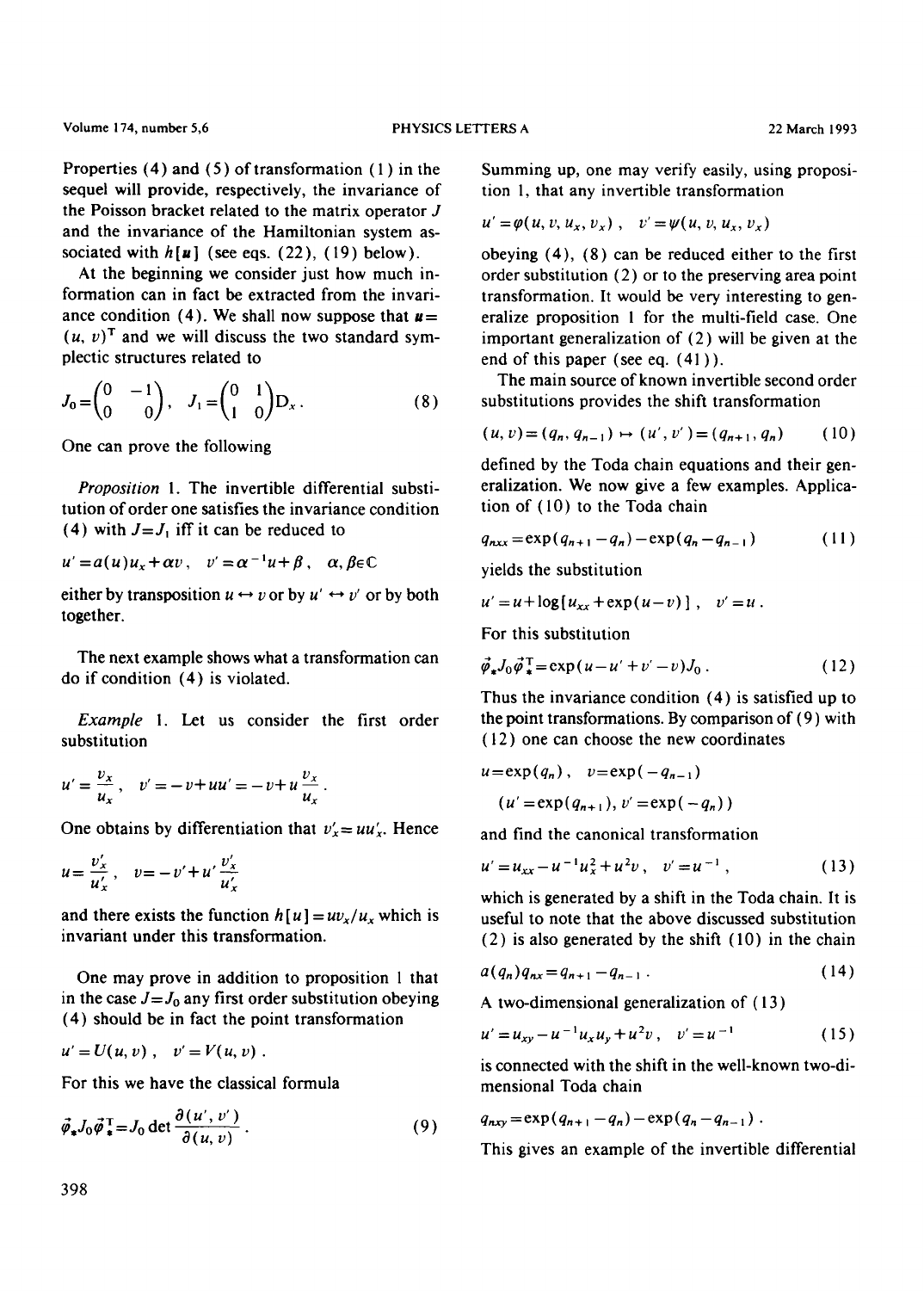substitution in the case of two independent variables. The reader can readily verify that this shift transformation (15) is also canonical, i.e. the invariance condition (4) holds for ( 15 ).

The properties of superpositions of transformations ( 1 ) have great importance in the symmetry approach. Here we give a useful formula for the power of the substitution  $u' = \vec{\varphi}(u)$  defined by (15). Let us choose  $(u_0, v_0)$ ,  $u_0 = u(x, y)$ ,  $v_0 = 0$  as the initial state and call  $u_n$ ,  $v_n$ ,  $n=1, 2, ...$ , the result of the iterations of transformation ( 15 ). Then

$$
(u_n, v_n) = \vec{\phi}^n(u, 0),
$$
  
\n
$$
u_n = w_n/w_{n-1}, \quad v_n = v_{n-1}^{-1},
$$
\n(16)

where  $u_0 = w_0 = u(x, y)$ ,  $w_1 = uu_{xy} - u_x u_y$  and for general  $n > 0$ 

$$
w_n = \det(\partial_x^i \partial_y^j u) , \quad i, j = 0, 1, ..., n . \tag{17}
$$

This formula provides the solution of the recursion problem

$$
\partial_x \partial_y(\phi_n) = \exp(\phi_{n-1} - 2\phi_n + \phi_{n-1}),
$$
  
\n
$$
\phi_n = 0, \quad n < 0, \quad \phi_0 = u(x, y).
$$
 (18)

Namely one obtains from (18) that  $exp(\phi_1) = w_1$  and by induction that  $exp(\phi_n) = w_n$ ,  $n = 1, 2, ...$  (see ref.  $[1]$ ).

Now we proceed to the discussion of the second condition (5) which has been formulated at the beginning of this paper. Firstly, we note that one may construct a formally Hamiltonian evolution equation

$$
u_t = J \frac{\delta h}{\delta u} \tag{19}
$$

by using any scalar function  $h = [u] = h(u, u_x, u_y,$  $u_{xx}$ , ...) and that the deformation of (19) under transformation  $(1)$  is defined in virtue of  $(3)$ ,  $(7)$ by the following formula,

$$
\boldsymbol{u}'_t = \vec{\phi}_* J \vec{\phi} \frac{\mathrm{T}}{\mathrm{T}} \frac{\delta h'}{\delta \boldsymbol{u}'} = J' \frac{\delta h'}{\delta \boldsymbol{u}'}. \tag{20}
$$

Here the new Hamiltonian density  $h'(u')=h(u)$  is well defined if the transformation may be inverted. The foregoing formula proves

fined properties of J related to the Jacobi identity are here irrelevant) and  $\vec{\phi}$  be the differential substitution obeying (4). Then the mapping  $u' = \vec{\varphi}[u]$  transforms the solution of (19) into a solution of the same equation if the Hamiltonian satisfies condition (5).

We are now going to prove our main result. Let us denote

$$
\text{Ker } \vec{\varphi} = \{f \mid f[\vec{\varphi}(u)] - f[u] = 0\},
$$
\n
$$
\text{Ker } \vec{\varphi} = \{f \mid f[\vec{\varphi}(u)] - f[u] \in \text{Ker } \delta/\delta u\}. \tag{21}
$$

It follows immediately from (19) that the Hamiltonian function  $h$  is the conserved density, i.e.  $h_t \in \text{Ker } \delta/\delta u$ . We now indicate the conditions which insure that any element of Ke<sup>r  $\vec{\varphi}$ </sup> is a conserved density for the Hamiltonian equation (19).

*Theorem* 1. Let the'conditions of proposition 2 hold and Ker $\vec{\phi} \subset \text{Ker } \delta/\delta u$ . Then  $g \in \text{Ker } \vec{\phi} \Rightarrow$  $g_t \in \mathop{\mathrm{Ker}}\nolimits \delta / \delta u$ .

*Proof.* Let us call

$$
f = \{g, h\} = (\delta g / \delta u)^{\mathrm{T}} J(u) \delta h / \delta u \,. \tag{22}
$$

It follows from (19) and (22) that  $g_t$ -feKer  $\delta/\delta u$ . Now we have to verify that  $f \in \text{Ker } \vec{\varphi}$ . In virtue of (4) the bracket (22) is invariant under the substitution

$$
\begin{aligned}\n&\left(\frac{\delta g[\vec{\phi}(u)]}{\delta u}\right)^T J(u) \frac{\delta h[\vec{\phi}(u)]}{\delta u} \\
&= \left(\frac{\delta g[\vec{\phi}(u')]}{\delta u'}\right)^T J(u') \frac{\delta h[\vec{\phi}(u')]}{\delta u'}, \quad u' = \vec{\phi}[u]\n\end{aligned}.
$$

Since g,  $h \in K$  er  $\vec{\phi}$  one may replace  $g[\vec{\phi}(u)]$  and  $h[\vec{\phi}(u)]$  by  $g[u]$  and  $h[u]$  in the left-hand side of the above relation. This yields  $f[u] = f[u']$ . Thus  $f \in \text{Ker } \vec{\phi}$  and the proof is completed.

The result just proved means that

$$
\{g, h\} \in \text{Ker} \ \delta/\delta u \quad \forall g, h \in \text{Ker} \ \vec{\varphi} \ . \tag{23}
$$

If  $J$  defines the symplectic structure and the Jacobi identity holds then (23) implies commutativity of the corresponding vector fields  $J\delta g/\delta u$ ,  $J\delta h/\delta u$  (see ref.  $[2]$ ). Thus the following statement is valid.

*Proposition 2. Let J be* skew symmetric (more re- *Corollary.* Let in addition to the conditions of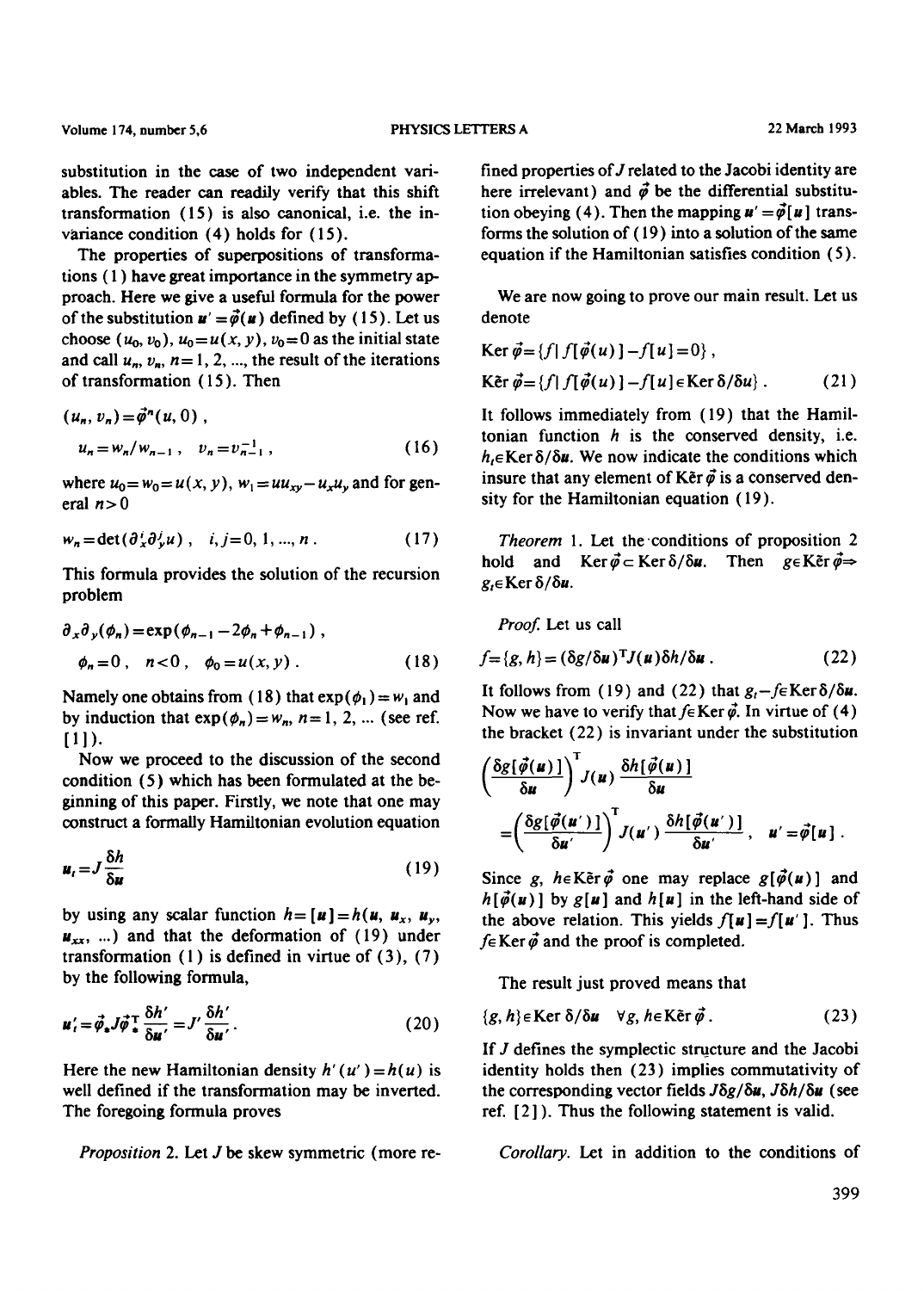theorem 1 the Jacobi identity hold. Then any evolution differentiations of type ( 19 ), (5) commutate.

Now we consider simple examples which should elucidate our discussion of discrete symmetries. Though this discrete symmetry approach may be accounted as self-contained it appears to be more convenient to incorporate this approach in the welldeveloped theory of solitons.

It can be verified directly that substitution ( 13 ) is the discrete symmetry of the nonlinear Schrödinger coupled system

$$
iu_t = u_{xx} + 2u^2v, \quad -iv_t = v_{xx} + 2v^2u. \tag{24}
$$

Namely  $(u', v')$  satisfies (24) as well as  $(u, v)$ . Moreover, it can be proved that the following relation holds  $(cf. (5))$ ,

$$
h_j[u', v'] - h_j[u, v] = D_x Q_j[u, v], \quad j = 0, 1, 2, ...
$$
\n(25)

Here  $h_0 = uv$ ,  $h_1 = vu_x$ ,  $h_2 = u^2v^2 - u_xv_x$ , ... are the densities of the conservation laws for  $(24)$  and  $Q_i$  are the densities of the conservation laws for the Toda chain (11). The shifted variables  $q_{n+1}$ ,  $q_{n+2}$ , ... are expressed in terms of  $Q_i$  by derivatives of  $u = \exp(q_n)$ ,  $v = \exp(-q_{n-1})$ . For example

$$
Q_0 = q_{nx} = (\ln u)_x,
$$
  
\n
$$
Q_1 = \frac{1}{2} q_{nx}^2 + \exp(q_n - q_{n-1}) + q_{nxx}
$$
  
\n
$$
= (\ln u)_{xx} + \frac{1}{2} (\ln u)_x^2 + uv,
$$
  
\n
$$
Q_2 = (\ln u)_x (\ln u)_{xx} + \frac{1}{3} (\ln u)_x^3 + 2vu_x.
$$

We may now apply the above discussed general theory to substitution (13). The densities  $h_i$  of the conservation laws of  $(24)$  satisfy  $(5)$  by  $(25)$ . Therefore substitution ( 13 ) is a discrete symmetry not only for (24) but for any equation

$$
D_{ij}\boldsymbol{u} = J\frac{\delta h_j(\boldsymbol{u})}{\delta \boldsymbol{u}}, \quad j = 0, 1, 2, \dots, \tag{26}
$$

where the matrix  $J = J_0$  (proposition 2). Furthermore, the commutativity of the differentiations (26) (i.e.  $D_{\mu}D_{\mu}=D_{\mu}D_{\mu}$ ) is an immediate consequence of (25) (corollary to theorem 1 ). One needs only to verify that

$$
f[\vec{\varphi}(u)] = f[u] \Rightarrow f = \text{const} . \tag{27}
$$

That is an easy problem for substitution ( 13 ).

Next we give a quite elementary exposition of the Hirota type formula for the N-soliton solution of (24). One can choose as starting point any solution  $(u_0, v_0)$  of (24) and obtain the new one by (13). We set  $v_0=0$ . Then the function  $u_0$  satisfies the linear equation  $iu_{0t} = u_{0xx}$  and we have by (16), (17) the following explicit formulae for the iterations of (13),

$$
u_n = w_n/w_{n-1}, \quad v_n = u_{n-1}^{-1},
$$
  
\n
$$
w_n = \det \left[ \frac{\partial x}{\partial x} u_0(x, t) \right], \quad i, j = 0, ..., n.
$$
 (28)

The formula of the N-soliton solution corresponds to the following special case,

$$
u_0(x, t) = \sum_{1}^{2N} c_k \exp(\lambda_k x - i\lambda_k^2 t),
$$
  

$$
c_j c_j^* = \prod_{k \neq j} (\lambda_j - \lambda_k)^{-2}.
$$
 (29)

Here the set  $\lambda_j$ , j= 1, ..., 2N, is supposed to be symmetric under reflection:  $\lambda_j \mapsto \lambda_j = -\lambda_j^*$  relative to the axis Re $\lambda = 0$ . In the case (29) choosing  $n = N$  in (28) one obtains that  $v_n = u_n^*$  and therefore  $iu_{ni} =$  $u_{n \times x} + 2|u_n|^2 u_n$ . A slight modification in (29) leads to N-soliton solutions for other equations (26). It is interesting to notice that the choice of the function  $u_0$  as the sum of m different exponentials results after m iterations in the reversed initial state  $(u_m=0,$  $v_m \neq 0$ ). It has been shown in ref. [3] that the periodicity condition  $u_0 = u_n$ ,  $v_0 = v_n$  leads to finite-gap solutions of  $(24)$  (see also ref.  $[4]$ ).

The class of PDEs with discrete symmetries is reasonably large. In particular, in ref. [ 3 ] one can find an exhaustive, in a certain sense, list of the systems

$$
u_t = u_{xx} + f(u, v, u_x, v_x),
$$
  
- v<sub>t</sub> = v<sub>xx</sub> + g(u, v, u<sub>x</sub>, v<sub>x</sub>), (30)

which are invariant under second order substitutions  $u' = \vec{\phi}(u, u_x, u_{xx})$ . Most of these systems can be put in the Hamiltonian form  $(19)$  with J either as in proposition I or

$$
J = \exp[\theta(u, v)]J_0, \quad \theta_{uv} \exp(\theta) = 2. \tag{31}
$$

In the case  $J = J_1$ ,

$$
h = u_x v + \alpha u^2 v^2 + \gamma (u^2 v + v^2 u) + \beta (u^2 + v^2) ,
$$

where  $\alpha$ ,  $\beta$ ,  $\gamma \in \mathbb{C}$ . The corresponding discrete sym-

400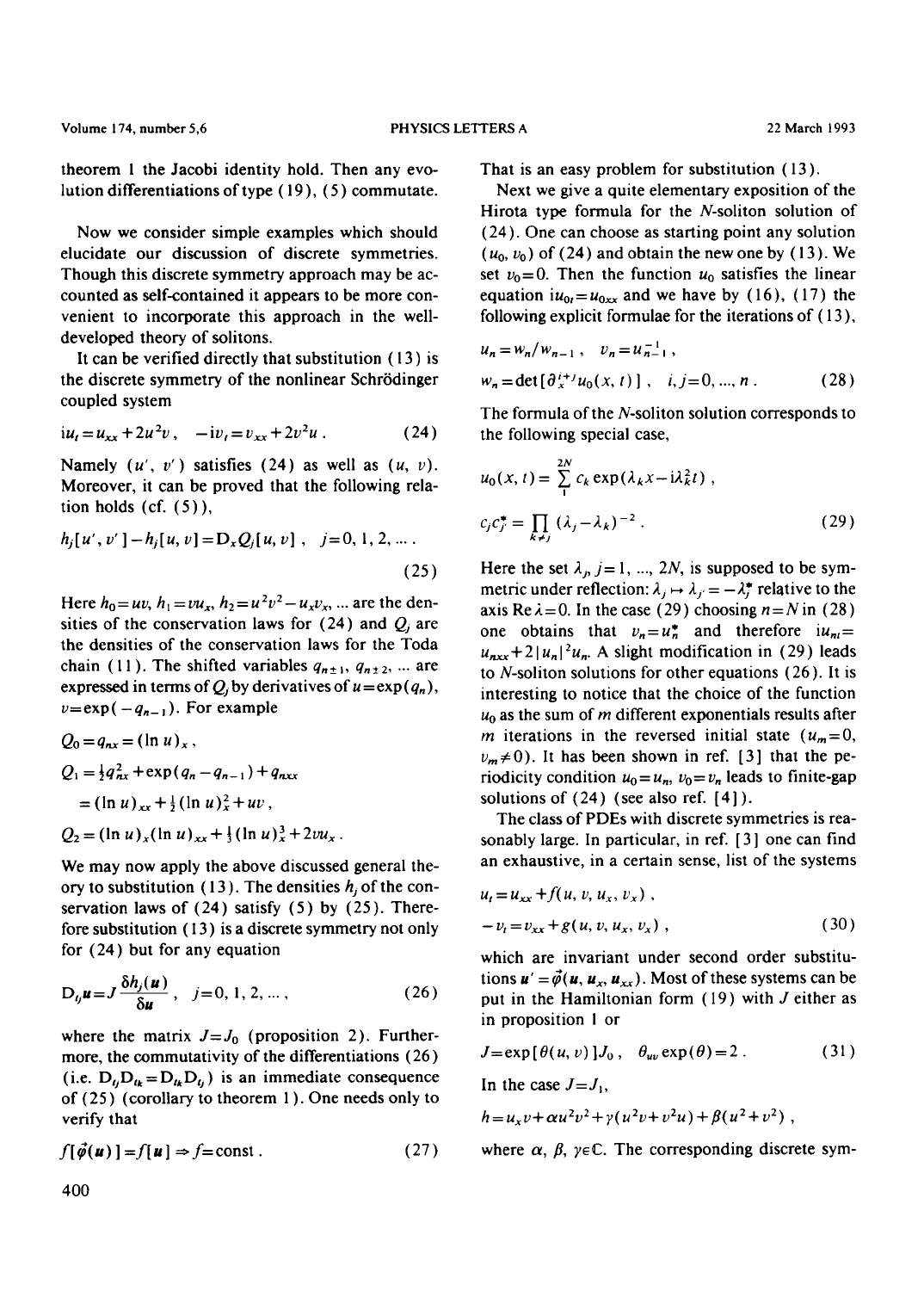metry is defined by the shift in the chain (14) with  $a^{-1}(q) = \alpha q^2 + \gamma q + \beta$ . In the case (31) the Hamiltonian has in general the form  $h = \exp(-\theta) \times$  $(u_xv_x + au_x + bv_x + c)$ .

The Landau-Lifshitz model corresponds to a special choice of the solution of the Liouville equation in (31):  $exp(\theta) = (u-v)^2$ . By that

$$
\exp(\theta) h = u_x v_x + 2\alpha u^2 v^2 + \beta (u^2 v + u v^2)
$$
  
+  $\gamma uv + \delta (u + v) + 2\epsilon$ .

The discrete symmetry is generated by the shift (10) in the chain

$$
q_{nxx} + \frac{1}{2}P'(q_n) + [P(q_n) + q_{nx}^2]
$$
  
 
$$
\times [(q_{n+1} - q_n)^{-1} - (q_n - q_{n-1})^{-1}] = 0 , \qquad (32)
$$

where

$$
P(q) = \alpha q^4 + \beta q^3 + \gamma q^2 + \delta q + \epsilon ,
$$
  

$$
P'(q) = 4\alpha q^3 + 3\beta q^2 + 2\gamma q + \delta .
$$

A family of generalizations of (24) is generated by a solution of the Liouville equation of the following form,

$$
\theta(u, v) = \theta(u - v),
$$
  
\n
$$
\theta'^2 \exp(\theta) = 4 + \delta \exp(\theta), \quad \delta \neq 0.
$$

In this ease the substitution is defined by the shift (10) in the chain

$$
q_{nxx} = P(q_{nx}) \frac{\partial}{\partial q_n} \left[ \theta(q_n, q_{n-1}) + \theta(q_{n+1}, q_n) \right],
$$
  

$$
P(q) = -\frac{1}{2}q^2 + \alpha q + \beta.
$$
 (33)

It can be proved that property (27) still holds for substitutions generated by shifts in  $(32)$ ,  $(33)$ . Therefore theorem 1 may be used for the above discussed generalizations of the nonlinear Schrödinger system. Formula (33) suggests the invariant form of the generalized Toda chains related to the symplectic structure (31 ). For example, consider the chain ( 32 ) with  $P=0$ . One can start by any solution of the Liouville equation  $\theta_{uv} \exp(\theta) = 2$  and check out the invariance of the chain

$$
2\frac{q_{nx}}{q_{nx}^2} + \frac{\partial}{\partial q_n} \left[ \theta(q_n, q_{n-1}) + \theta(q_{n+1}, q_n) \right] = 0,
$$
  

$$
\theta_{uv} \exp(\theta) = 2
$$

under the point transformations  $q'_n = Q(q_n)$ .

Next, we would like to account briefly (cf. ref. [5]) the matrix generalization of substitutions (2), (15). The following formula generalizes the Toda shift (13),

$$
u' = u_{xx} - u_x u^{-1} u_x + uvu , \quad v' = u^{-1} . \tag{34}
$$

In this formula  $u$ ,  $v$  are noncommutative variables which we suppose to be  $N \times N$  nondegenerate matrices. One may verify directly that the invariance condition  $(4)$  holds with the matrix  $J$  which is a  $2N \times 2N$  analog of  $J_0$ :

$$
J = \begin{pmatrix} 0 & -1 \\ 1 & 0 \end{pmatrix}.
$$
 (35)

Though

$$
u'v'-uv=D_x(u_xu^{-1})
$$

the trace operation is needed for the generalization of (25). In particular for  $h = Tr[u_xv_x - (uv)^2]$  one obtains that

$$
h'-h=D_x\operatorname{Tr}\left[u'v_x-u_xv-\frac{1}{3}\left(u_xu^{-1}\right)^3\right].
$$

The matrix analog of (24) related to this Hamiltonian density h has the following form,

$$
iu_t = u_{xx} + 2uvu , \quad -iv_t = v_{xx} + 2vuv . \tag{36}
$$

Naturally, this system may be put in the Hamiltonian form (19)

$$
\begin{bmatrix} u \\ v \end{bmatrix}_{t} = J \begin{bmatrix} \delta h / \delta u \\ \delta h / \delta v \end{bmatrix}.
$$
 (37)

Let us notice that the above "matrix variational derivatives" are well defined only for functionals which may be written down as a trace of some  $N \times N$  matrix. Namely for  $f[u] = Tr F[u]$  the matrix  $\delta f/\delta u$  was defined from the equation  $df[u]/d\tau = Tr(u, \delta f/\delta u)$ . By these conditions the analog of the bracket (22) takes the usual form

$$
\langle f, g \rangle = \text{Tr}\left(\left[\frac{\delta f}{\delta u}, \frac{\delta f}{\delta v}\right] J \left[\frac{\delta g}{\delta u}\right] \right). \tag{38}
$$

One may easily check that the second order substitution (34) corresponds to a shift in the matrix Toda chain

$$
(w_{nx}w_n^{-1})_x = w_{n+1}w_n^{-1} - w_nw_{n-1}^{-1}.
$$
 (39)

401